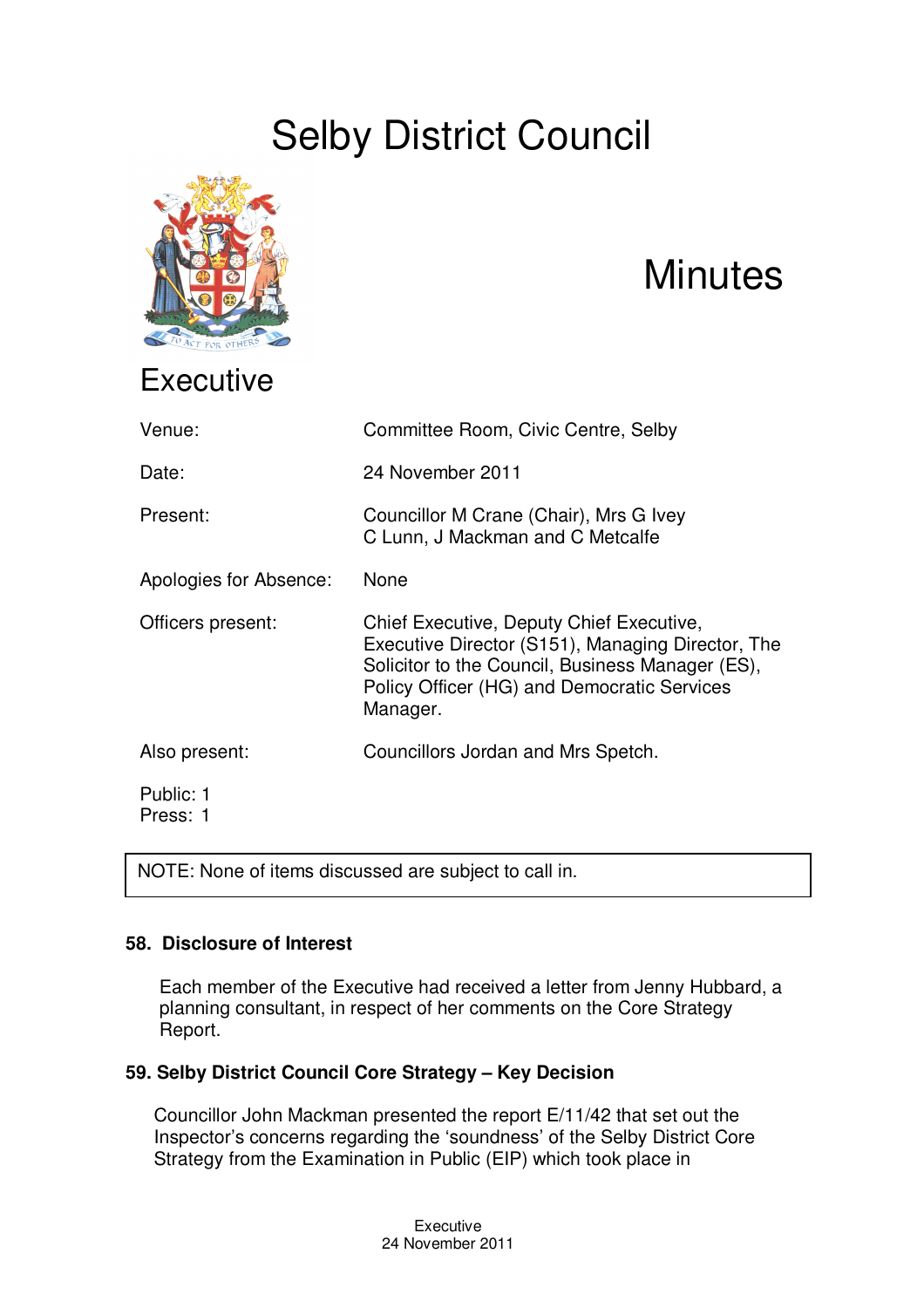September 2011. Councillors were requested to consider in principle changes to the Core Strategy and detailed policy wording.

Councillor Mackman reminded the Executive that the three main topics to be address at the reconvened EIP were:

- The overall scale of housing development over the plan period;
- The scale of housing and employment development proposed for Tadcaster and the implications for the Green Belt;
- The strategic approach to Green Belt issues.

The Business Manager reported the work being undertaken by Council Officers in order to address these issues. The Policy Officer advised the Executive of the report produced by the Council's consultants examining the Scale of Housing Growth in Selby District.

The Executive considered the Council's Green Belt Policy in light of the Inspector's comments and the Green Belt Policy contained within the report. Councillor Mackman put forward an amendment to the Policy at point B, which should read as follows:

'In accordance with higher order policies, within the defined Green Belt planning permission will not be granted for inappropriate development unless the applicant has demonstrated that very special circumstances exist to justify why permission should be granted.'

The amendment was approved.

Councillor Metcalfe raised the issue of delivering the housing requirement in the district. The Executive felt that it should be clear that the preferred option would be to accommodate the shortfall in Tadcaster as outlined in plan A of the report.

The Executive then moved into private session.

#### **60. Private Session**

#### **Resolved:**

**In accordance with Section 100(A)(4) of the Local Government Act 1972 and in view of the nature of the business to be transacted, to exclude the press and public from the meeting during discussion of the following item as there was likely to be disclosure of exempt information.**

The Solicitor to the Council provided the Executive with legal advice on matters affecting the Core Strategy.

### **61. Public Session**